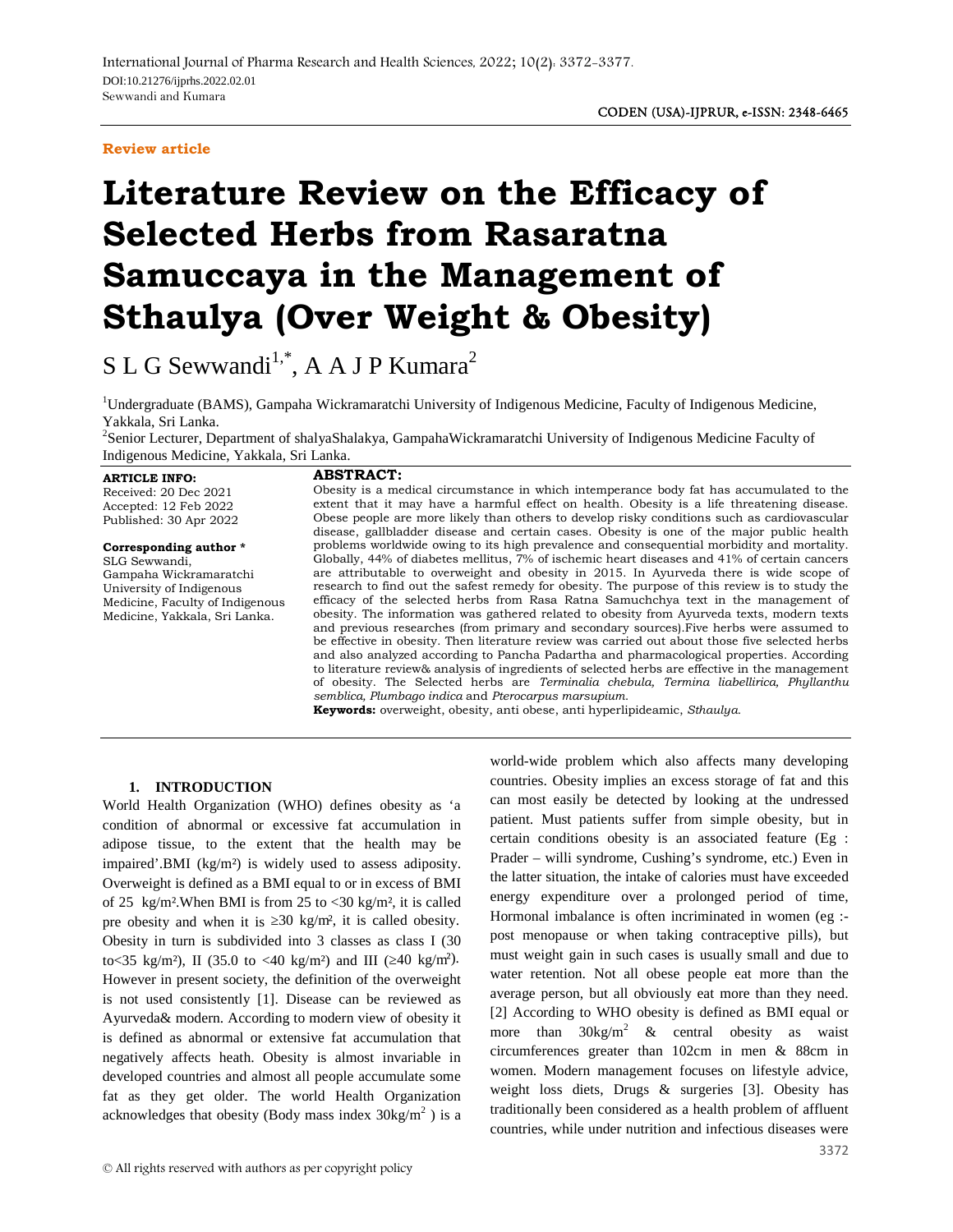International Journal of Pharma Research and Health Sciences, 2022; 10(2): 3372-3377.

considered to be major problems in the developing countries. However, with the recent escalation of obesity rates worldwide, developing countries, particularly ones in South Asia, are facing a double burden of over nutrition and under nutrition. Sri Lanka is a country in South Asia, with a population of more than 20 million. Sri Lanka recently obtained the lower middle-income status. According to the World Health Organization (WHO) non communicable diseases (NCDs) country profiles, the prevalence rates of overweight (BMI 25 kg/m2) and obesity (BMI 30 kg/m2) among Sri Lankans were 5.1% (2.6% males and 7.4% females) and 21.9% (16.7% males and 26.8% females) respectively in year 2008.

In addition female sex, urban living, higher education, higher income and being in the middle age were shown to be associated with overweight and obesity in Sri Lankans. Relatively high prevalence of overweight and obesity, particularly, abdominal obesity among adults in Sri Lanka. Urgent public health interventions are needed to control the problem at an early stage [4].

According to Ayurveda obesity or athisthoulya can be defined as excessive deposition of medodhatu in the body. The state of 'sthula' or 'sthoulya' is described by different acharya's in their own way and obesity is described as Medoroga or Sthoulya Roga which is caused due to medodhatavagnimandya.

The ayurvedic drugs which consist of the property of Medohara & Lekhaniya have been used in the management of obesity in the field of Ayurveda. Herbs selected from an authentic text, Rasarathna Samuccaya, kshudra roga dichikitsithaya page number 268, contains these ingredients :Triphala, Asana, Chitraka. Triphala is combination of 3 healing herbs Haritaki, Vibhitaki,Amalaki .It decreases excessive meda and reduces serum cholesterol. Asana also reduces fat & cholesterol levels. Chitraka decreases meda and useful for obesity [5].

According to Ayurveda obesity is described in Vruddatraya & Laghutraya. Vruddatraya include Charaka samhita, Susruta samhita & Astangahrdaya samhita. According to Charaka acharaya over intake of food, intake of heavy, sweet, cooling & unctuous food, lack of physical exercises, abstinence from sexual intercourse, day sleep and hereditary are the main reasons for obesity [6]. According to Susruta samhita successive dhatus are not nourished leading to low vitality & lastly dies being victim of one of the seven diseases like carbuncle, fever, fistula in an abscess & vatika diseases [7]. According to Astangasamgraha derangement of agni or digestive power lead to production of Ama. This disturbs agni of medhadhatu & blocks the formation of further tissue. Improperly formed fatty tissue accumulates in the body & causes obesity [8].

Laghutraya includes Madhavanidhana, sarangadharasamhita & Bhavaprakasha. According to Madhavanindana, obese is when a person's buttocks, abdomen and breasts beginning to movements during activities due to accumulation of fat in

those places [9]. Acharya Sarangadhara mentioned sthaulya is a characteristic of shleshmaprakruti [10]. Bhavamishara emphasized more on risk factors, morbidity & other additional behavioral therapies [11].

*General objective:*

To study the efficacy of the selected herbs in the management of Sthoulya.

Specific objectives

To identify special guna karma, pharmacology and specially anti obese activity of selected herbs

## **2. RESEARCH METHODOLOGY**

Collection of information about obesity through Ayurvedic books, modern books and previous researches. Study about the ingredients and Guna karma of selected herbs in the management of obesity.

Analysis according to rasa, guna, veerya, vipakaprabhava and pharmacological properties.Finally interpretation of the discussion and conclusion.

Collection of Information from Ayurveda texts, modern texts and published articles.

- Rasa Ratna Samuchchya
- Charaka Samhita
- Susruta Samhita
- Ashtanga Samgraha
- Madhava Nidana
- Saranghadara Samhita
- Bhavaprakashaya
- Ayurveda Pharmacopiea
- Kumar and Clark clinical medicine
- Davidson's medicine

This research was designed to find out the anti-obese activity of selected herbs as a literature survey.

# **3. REVIEW OF SELECTED HERBS**

- 1.*Terminalia chebula*
- 2. *Terminalia bellirica*
- 3. *Phyllanthus emblica*
- 4. *Plumbago indica*

5. *Pterocarpus marsupium*

*Terminalia chebula* (Haritaki)

Family: Combretacece

Latin name:Terminalia chebula

Synonyms: Abhaya, Amugha, Amruta

English: Chebulic Myrobalana

Sinhala: Aralu

A moderate sized tree with a very thick, grey-brown bark, crooked trunk and many spreading branches drooping at the extremities and pubescent young parts. Grows in India, Burma, Ceylon and Malay Peninsula. The fruits contain a mixture of gallic acid and tannic acid, apparently derived from an organic acid, chebulinic acid, they contain, also a greenish oleo-resin which is termed myrobalanin. Part use is Pericarp of fruit. This has Hypolipidaemic, Medohara, Anti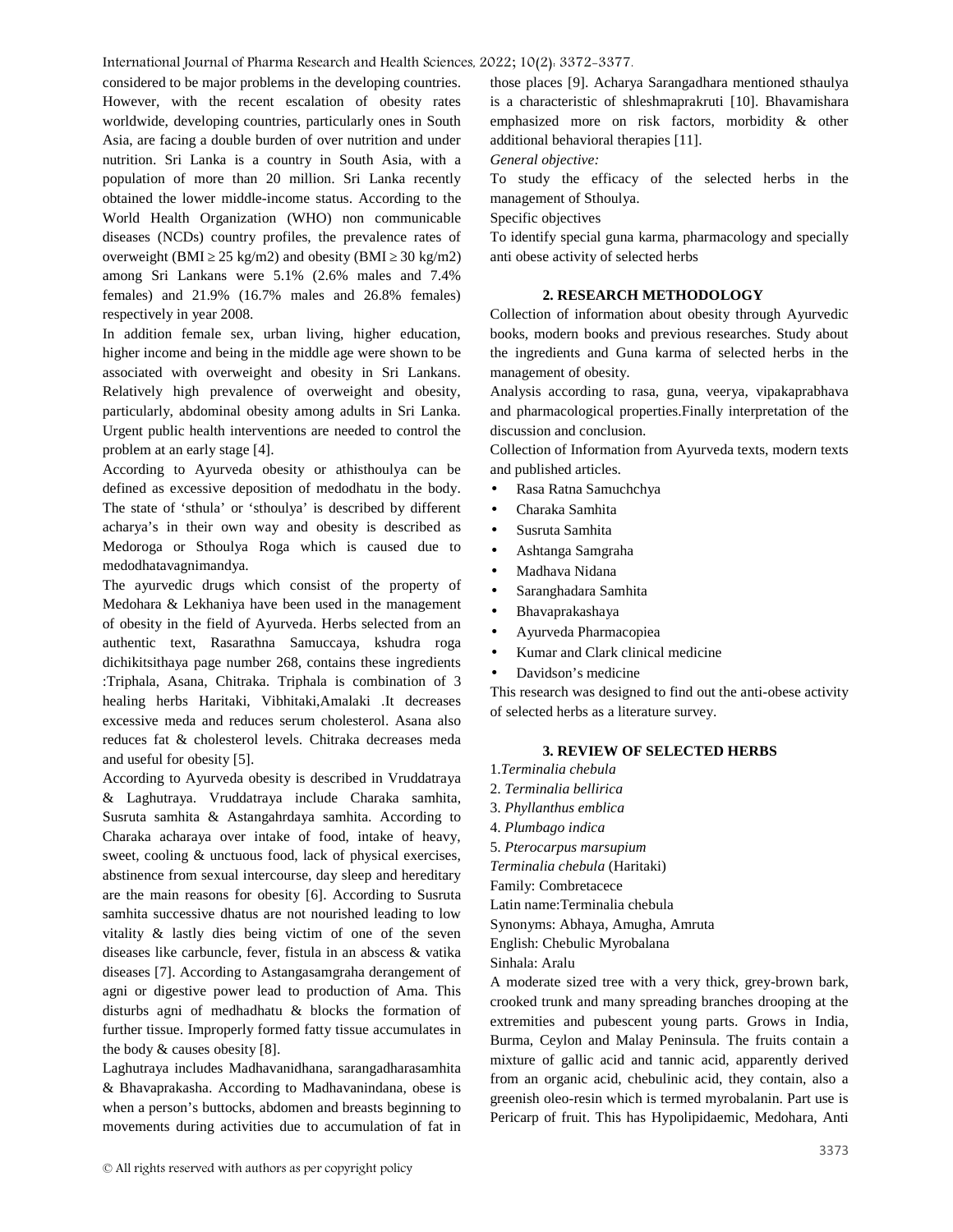diabetic, Lekhana, Stimulate liver, Agni vardhaka, Cardio tonic ,Rasayana and Bhedakagunas.The pericarp of the dry fruit in decoction is a good purgative. It is finely powdered and used as a dentifrice useful for carious teeth, bleeding and ulceration of the gums. Along with other drugs, it is used in fever, all diseases of the eye, piles and 80 types of dropsy. Hypolipidemic activity of T. chebula extract against experimentally induced athersclerosis have been documented. As well as it is important to have possessed hypocholesterelomic activity against cholesterol-induced hypercholesterolemia and atherosclerosis [12].

Research paper on effect on T.chebula fruit on joint mobility, comfort and functional capacity on healthy overweight subjects [13] proved T. chebula was effective in reduction of weight in obesity. Research paper on effect of gomutraharitaki in the management of obesity [14] proved that it had reduced increased medodhatu in sthaulya. Research paper on effects of medicated enema and nasal drops using Thriphaladi oil for obesity [15] suggested that nasya karma by thriphaladi oil may be adopted as more practical in the management of obesity. Research paper on lekhanabasti in hyperlipideamia [16] was found to have significant effect in reducing the symptoms of medodushti and reduction of objective parameters like weight, BMI, body fat percentage and body circumference. Research paper on lekhanabasti in medoroga [17] was highly effective in reducing cholesterol level. Research paper on hypolipideamic activity of Haritaki [18] produced a significant decrease in the serum level of lipids in atherogenic diet induced hyperlipideamia in rats. Research paper on study of gomutraharitaki in kaphamedoavarana [19] showed better results on dyslipideamia. Research paper on therapeutic uses of Thriphala [20] proved the decreasement of percentage of body fat, body weight and total cholesterol, triglycerides and LDL.

*Terminalia bellirica*

Family: Combretacece

Latin name: *Terminalia bellirica* Synonyms: Anilaghnaka, Baheduka, Bahuvirya English: Belleric Myrobalan

Sinhala: Bulu

A large, deciduous tree with a straight, buttressed trunk and long, horizontal branches. Grows in the forests of India, Burma, Ceylon& Malaya. Main chemical constitutes are tannins mainly include ß- sitosterol, gallic acid, ellagic acid, ethyl gallate, galloyl glucose and chebulaginic acid. Part use is pericarp of the fruit In India, it is chiefly employed in dropsy, piles, diarrhoea, leprosy & fever.Pharmacological effects are Anti oxidant, Bhedaka, Anti hypertensive, Rasayana Purgative, Agni vardhaka, Anti pyretic, Lekhana and Medohara [21]. T. belerica also shows antidiabetic activity. Administration of different doses of hexane, ethyl acetate and methanolic fruit extracts of T. belerica for two months in Streptozotocin induced diabetic rats expressively improved the plasma insulin, C-peptide, glucose tolerance

levels, body weight and serum total protein. Moreover plant extract also reduced the cholesterol, urea, uric acid and creatinine levels in serum in diabetic rats. It has been reported that continuous administration of 75% T. belerica methanolic extract blocks hyperglycaemia in diabetic rats. Research on effect of Thriphala in hyperglycemic activity [22] had showed best results for obesity as diabetes and obesity often go together . Research paper on herbal formulation for obesity [23] proved to be a 123 safe agent and effectively decreased the anthropometric parameters like body circumferences and skin fold thickness in overweight individuals. Research paper on therapeutic course of basti in obesity [24] showed a significant decrease in weight, BMI and body circumferences.

*Phyllanthus emblica*

Family: Euphorbiaceca

Latin name:*Phyllanthus emblica*

Synonyms: Adhipala, Akara, Amalaki, Amlika

English: EmblicMyrobalan Tree

Sinhala: Nelli

A small or middle – sized tree, about 10m high, with a crooked trunk and spreading branches.Grows in tropical and subtropical parts of India, Ceylon, Malay Peninsula and China. Experimental evidence suggested that its fruit had several phytochemicals such as gallic acid, ellagic acid and pyrogallol. The unripe fruit is cooling, laxative and diuretic. Part use is pericarp of fruit. This hasHypolipidaemic, Medohara, Anti oxidant, Lekhana,Bhedaka Agni vardhaka [24]. It has been reported that the tannoid principles of aqueous extract of amla are a potent inhibitor of lipid peroxide generation and a scavenger of hydroxyl and superoxide radicals in vitro and viva. Research on effect of *P. emblica* on overweight class 1 obese adults. Kanna et al, 2015 [25] showed significant decrease in LDL, Cholesterol/HDL ratio. Research on Thriphala regulates adipogenesis through modulation of expression of adipogenic genes in 3T3-L1 cell line [26] showed significant decrease in adipogenesis, lipid accumulation and inhibition of adipogenic genes. Research on evaluation of effects of P.emblica in lipid profile [23] showed improved lipid profile and Rasayana properties.

*Plumbago indica*

Family:Plumbaginaceca

Latin name:*Plumbago indica*

Synonyms: Agni, Atidipya, Chtraka, Chtranga

English: Rosy-flowered Leadwort

Sinhala: Ratnetol, Ratnitul

A perennial glabrous herb, more or less climbing with striated stems and with long succulent roots. Grows in South Asia and now cultivated throughout India & Ceylon. The root bark of this plant contains plumbagin. Oil is employed as an application for rheumatism, paralysis & leprosy. Part use is root stem [22]. This has Anti microbial, Anti aging and Abortifient properties. Research on herbal formulation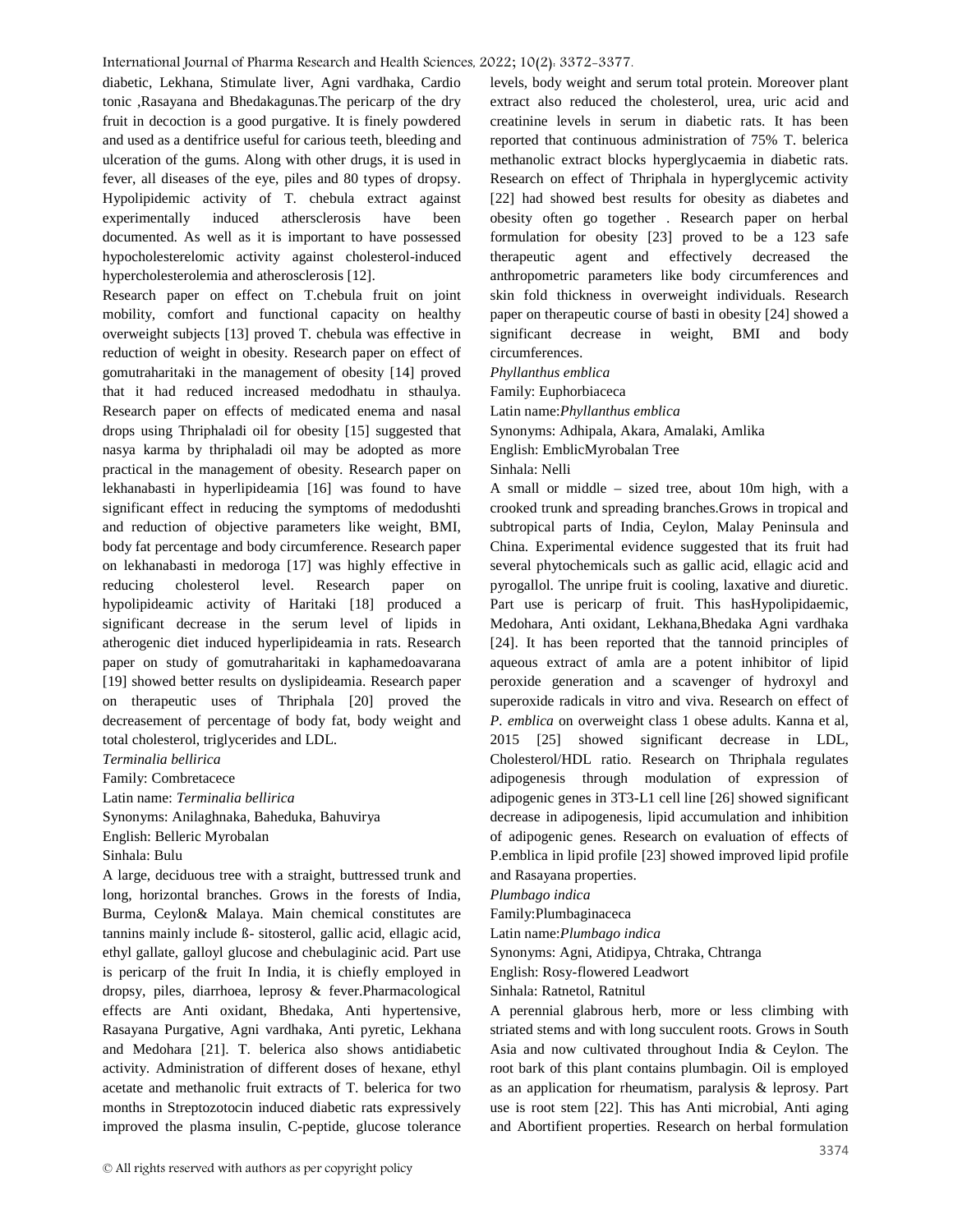International Journal of Pharma Research and Health Sciences, 2022; 10(2): 3372-3377.

for obesity [24] proved to decrease the anthropomeric parameters like body circumferences and skin fold thickness. Research on survey of Thrimad for its anti obesity potential [25] proved for beneficial in obesity. Research on survey of obesity [26] showed reduction of cholesterol and weight. Research on lekhaniyaka shayavasti in sthoulya [27] proved that it was effective in weight reduction and has medoghana activity. Research on Plumbagozeylanica mini review [28] showed significant in losing weight and body circumferences. Research on Lipocare on markers of dyslipideamia [28] showed significant hypolipideamic effect.

#### *Pterocarpus marsupium*

#### Family: Leguminosae

Latin name:*Pterocarpus marsupium*

Synonyms: Asana, Bandukapushpa, Bijaka

English: Indian kino tree, Bastard Teak

#### Sinhala: Gammalu, Ganmalu

A large, stout, deciduous tree with a thick, yellowish-grey bark, wide spreading branches.Common in India & Ceylon. The wood contains catechin, kinotannic acid, kino-red and an alkaloid. The red latex tapped from the tree is used for diabetes. The gum is useful for toothache and the bark as an astringent. Part use is stem bark [29]. This has Hypolipidaemic and Laxative effects. Pharmacopoeia of India, it has been described to be used in the treatment of krmiroga (worm infection), kustha (leprosy), prameha(diabetes), pandu (anemia), and medodosa (obesity). Multiple studies have demonstrated the antioxidant activity of pterostilbene in both in vitro and in vivo models demonstrating both preventive and therapeutic benefits such as antioxidant, neuroprotective, anticancer, cardioprotective, analgesic, antiaging anti-diabetic, antitussive, antiinflammatory, anthelmintic, and anti-obesity activities have been studied for pterostilbene. Research on asanadi Ghana vati in kaphamedomargavarana [30] showed better results on dyslipideamia and works at the level of 124 jataragni. Research on evaluation of varaasanadikwatha [31] showed better results in the reduction of obesity. Research on pharmacological profile of *P. marsupium* [32] showed anti hyperlipideamic effects.

#### **4. RESULTS AND DISCUSSION**

*Terminalia chebula* has kashaya, amla,katu, tikta, madhura rasa, laghurukshaguna, ushnaveerya, and madhuravipaka and thridoshahara prabhava. So due to these gunas that it is effective in the management of obesity. Further it has hypocholesterolemic action.

*Terminalia bellerica* has kashaya rasa, laghurukshaguna, ushnaveerya, madhuravipaka and kapha pitta shamaka guna. So these properties reduce weight in the body by hypolipideamic action.

*Phyllanthes emblica* has pancharasa except lavana rasa,laghurukshaguna, sheetaveerya, madhuravipaka and rthridoshahara guna. It reduced pathological medodhatu in the body and has a hypolipideamic action.

*Plumbago indica* has katu rasa, laghurukshatheekshanaguna, ushnaveerya, katuvipaka.and kapha vata shamaka guna. These are beneficial in reducing pathological medodhatu. Also has anti diabetic activity which goes together with Pterocarpusmarsupium has kashaya rasa, laghurukshaguna, sheetaveeryakatuvipaka and kapha pittashamaka guna. So it helps to reduce sthoulya because of medohara properties also it has anti diabetic activity.

Among selected herbs according to Rasa 2 are Madhura, 2 are Amla, 2 are Katu, 3 are Kashaya. According to Guna 5 are Laghu, 5 are Ruksha and 1is Theekshana. According to Veerya 3 are Ushna, 2 are Sheeta. According to Vipaka 3 are Madhuravipaka and 2 are Katuvipaka. According to dosha karma 2 are Thridoshahara, 1 is KaphaVataShamaka, 2 is Kapha Pitta Shamaka.

**Table 1:** *Ayurveda* **properties of herbs**

| Herb      | Rasa                  | Guna                             | Veerva        | Vipaka  | Dosha karma              |
|-----------|-----------------------|----------------------------------|---------------|---------|--------------------------|
| Haritaki  | except<br>lavana rasa | Pancharasa Laghu, Ruksha Ushana  |               | Madhura | Thridoshahara            |
| Vibhitaki | Kashaya               | Laghu, Ruksha Ushana             |               | Madhura | Kapha pita<br>shamaka    |
| Amalaki   | except<br>lavana rasa | Pancharasa Laghu, Ruksha Sheetha |               | Madhura | <b>Thridosha</b><br>hara |
| Chitraka  | Katu                  | Theekshana<br>Laghu,Ruksha       | <b>Ushana</b> | Katu    | Kapha vata<br>shamaka    |
| Asana     | Kashava               | Laghu, Ruksha Sheetha            |               | Katu    | Kapha pitta<br>shamaka   |

According to analysis of Rasa, most prominent rasa is kashaya rasa. So have lekhanaguna that scrapes out excessive kapha and meda from srotas. Also has shoshanaguna which absorbs the excessive fluids and lipid substances. According to analysis of Guna most prominent gunasare laghu and ruksha. These gunas help to reduce meda and kaphain obesity. According to analysis of Veeryaushna is most prominent veerya. Ushnaveerya helps to reduce obesity. According to analysis of Vipaka, katuvipaka is most prominent. It removes the obstruction and normalizes the blood flow. (srotovivarana, kaphahara). According to dosha karma Thridoshahara, kaphahara and vatahara karma are beneficial in the management of obesity. So according to analysis of Pancha Padartha five herbs which were selected are effective in the management of obesity.

According to literature study Haritaki has anti-obese, anti hyperlipideamic, anti diabetic and purgative properties. Vibhitaki has anti-obese, anti diabetic and purgative properties. Amalaki has anti-obese, anti-hyperlipideamic, anti diabetic, and purgative properties. Chitraka has anti obese and anti-diabetic properties. Aasana has anti-obese, anti hyperlipideamic, anti-diabetic and purgative properties. After analysis of above properties selected herbs has 29% of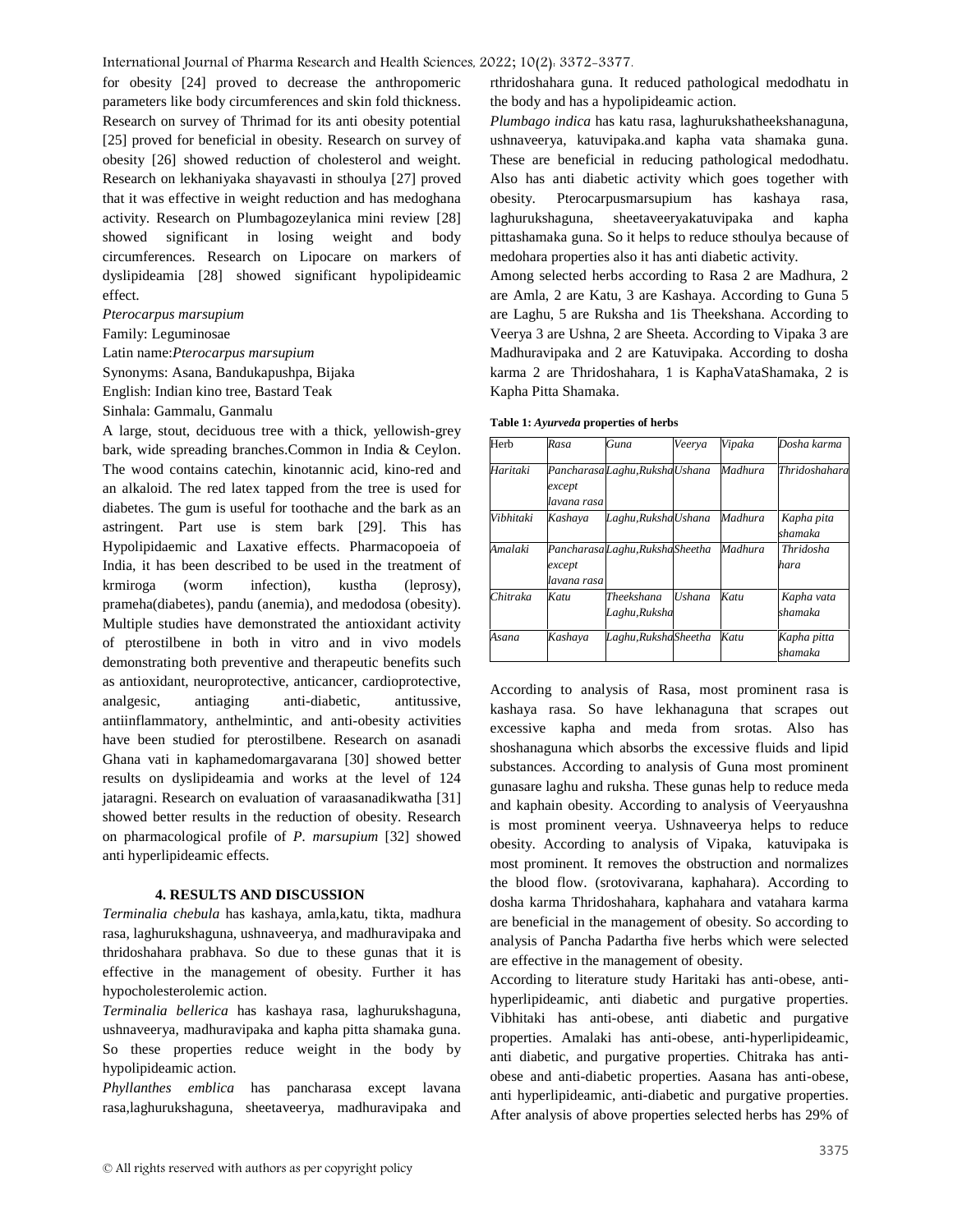International Journal of Pharma Research and Health Sciences, 2022; 10(2): 3372-3377.

anti-obese property, 29% anti-diabetic property (obesity and diabetic often go together), 24% of purgative property (help to reduce weight) and 18% of anti-hyperlipideamic property. So, selected herbs are effective in the management of obesity.

# **4. CONCLUSION**

According to the analysis of clinical causes, signs & symptoms, complications, prevention, management and treatments we can identify three groups of obesity as Heenasthaulya (overweight), Madyasthaulya (obesity class 1 and 2), Atisthaulya (Severe morbid obese). According to the literature review and Pancha Padartha analysis of selected herbs; *Terminalia chebula*, *Terminalia bellerica*, *Phyllanthes emblica*, *Plumbago indica* and *Pterocarpus marsupium* are effective in the management of obesity. According to the analysis of pharmacological actions selected herbs show high anti obese properties.

# **5. REFERENCES**

- 1. Hebebrand J, Holm JC, Woodward E, Baker JL, Black E, Durrer S, Yumuk V. A Proposal of the European Association for the Study of Obesity to Improve the ICD-11 Diagnostic Criteria for Obesity Based on the Three Dimensions Etiology, Degree of Adiposity and Health Risk. Obesity facts, 2017;10: 284-307.
- 2. Kumar P, Clark M. 2009. Clinical medicine.  $(7<sup>th</sup> Ed)$ , pp. 233-288.
- 3. Davidson S, 2010. Davidson principles & Practice of Medicine.  $(21<sup>st</sup> Ed)$ , pp. 116-20.
- 4. Jayawardana NW, Jayalath WA, Madhujith WM, Ralapanawa U, Jayasekara RS, Alagiyawanna SA, Kalupahana NS. Lifestyle factors associated with obesity in a cohort of males in the central province of Sri Lanka: a crosssectional descriptive study. BMC public health, 2017; 17: 27.
- 5. Buddhadas R, 1962. Rasaratna Samuchchyasinhalanuwadaya, Anulamudranalaya, Colombo 10, pp. 268.
- 6. Sharma RK, 2005. Charakasamhita, Volume I, Chaukhamba Orientalis, Sanskrit series office, pp. 375.
- 7. Sharma PV, 2010. Susrutasamhita, Volume I, ChaukhambaOrientalis, Varanasi, pp. 170-4.
- 8. Murthy KR, 2009. Ashtangahrdyam, ,Chowkhambhakrinadas Academy, Varanasi, India, pp. 123.
- 9. Murthy KR, 2005. MadhavaNidana.  $(7<sup>th</sup> Ed)$ , ChaukhambaOrientalis, pp. 121.
- 10. Murthy KR, 1984. SarangadharaSamhita.  $(6^{st}$  Ed), ChaukhambaOrientalis, Varanasi, pp. 37.
- 11. Murthy KR, 2009. Bhavaprakasha.  $(1<sup>st</sup> Ed)$ , Volume 2, Chowkhambhakrinadas Academy, Varanasi, India, pp. 502-12.
- 12. Jayaweera DMA, 2006. Medicinal Plants (Indigenous & exotic)Used in Ceylon, The National Science Foundation, pp. 37-229.
- 13. Lopez HL, Habowski SM, Sandrock JE, Raub B, Kedia A, Bruna EJ, Ziegenfuss TN. Effects of dietary supplementation with a standardized aqueous extract of Terminaliachebula fruit (AyuFlex® ) on joint mobility, comfort, and functional capacity in healthy overweight subjects: a randomized placebocontrolled clinical trial. BMC complementary and alternative medicine 2017; 17(1):475.
- 14. Pooja BA, Bhatted SK. A standard controlled clinical study on Virechana Karma and LekhanaBasti in the management of dyslipidemia (Medoroga). Ayu, 2016; 37(1):32–7.
- 15. Maruthappan V, Shree KS. Hypolipidemic activity of haritaki (terminaliachebula) in atherogenic diet induced hyperlipidemicrats.Journal of advanced pharmaceutical technology & research, 2010;1(2):229– 35.
- 16. Jayawardana NW, Jayalath WA, Madhujith WM, Ralapanawa U, Jayasekara RS, Alagiyawanna SA, Kalupahana NS. Lifestyle factors associated with obesity in a cohort of males in the central province of Sri Lanka: a crosssectional descriptive study. BMC public health, 2017;17:27.
- 17. Khanna S, Das A, Spieldenner J, Rink C, Roy S. Supplementation of a standardized extract from Phyllanthusemblica improves cardiovascular risk factors and platelet aggregation in overweight/class-1 00obese adults. Journal of medicinal food, 2015;18:415–20.
- 18. Antiwal M, Singh JP, Tiwari SK. Clinical evaluation of LekhaniyaKashayaVasti in the management of Sthaulya (obesity). Ayu, 2014;35:28–34.
- 19. Auti SS, Thakar AB, Shaluka VJ, Ravishankar B. Assessment of LekhanaBasti in the management of hyperlipidemia. Ayu, 2013; 34(4): 339–45.
- 20. Ayurveda pharmacopeia., 1976. Volume I, Part 1, Department of Ayurveda, Colombo, Srilanka, pp. 25- 300.
- 21. Banjare J, Raina P, Mansara P, Ghanekar RK, Bhalerao S. Triphala, Regulates Adipogenesis through Modulation of Expression of Adipogenic Genes in 3T3- L1 Cell Line. Pharmacognosy magazine, 13(Suppl 4), 2018;S834–S9.
- 22. Chetty K, Madhava et al. "Pharmaceutical Studies and Therapeutic Uses of PlumbagoZeylanica L. Roots (Chitraka, Chitramulamu)," Ethnobotanical Leaflets: Vol. 2006 :Iss. 1 , Article 33, 2006.
- 23. Gujarathi RA, Dwivedi R, Vyas MK. An observational pilot study on the effect of GomutraHaritaki, diet control and exercise in the management of Sthaulya (obesity). Ayu, 2014; 35:129–34.
- 24. Gupte P, Harke S, Deo V, Bhushan S. A clinical study to evaluate the efficacy of Herbal Formulation for